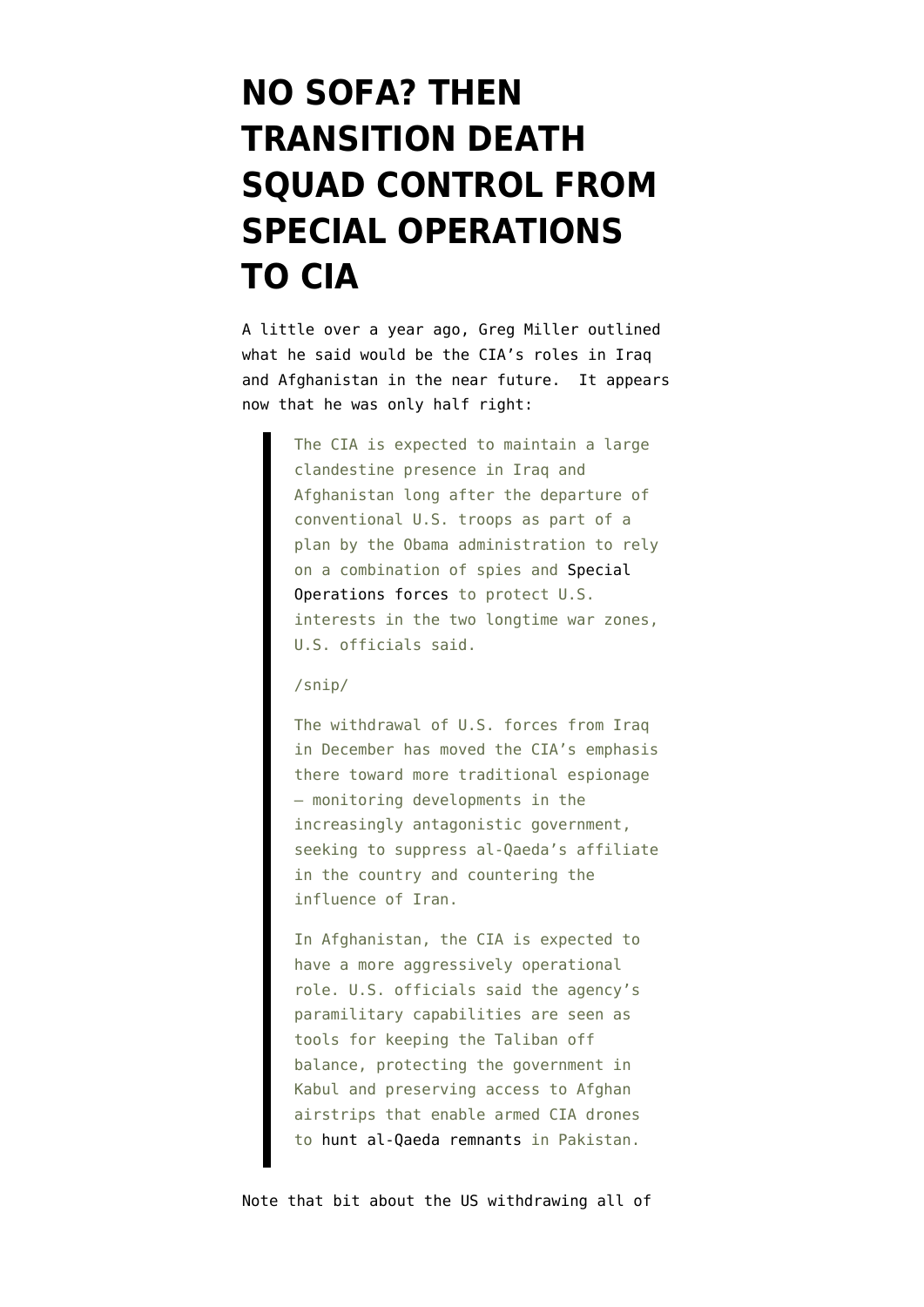its troops from Iraq in December of 2011. The [full withdrawal](http://www.nytimes.com/2011/12/19/world/middleeast/last-convoy-of-american-troops-leaves-iraq.html?pagewanted=all&_r=0) of course wasn't what the US intended, but was a result of the [botched](http://thecable.foreignpolicy.com/posts/2011/10/21/how_the_obama_administration_bungled_the_iraq_withdrawal_negotiations) [negotiations for a Status of Forces Agreement](http://thecable.foreignpolicy.com/posts/2011/10/21/how_the_obama_administration_bungled_the_iraq_withdrawal_negotiations) that would confer immunity to US troops who remained behind in Iraq after the official "withdrawal". A significant portion of those troops that would have been left behind would have been Special Operations Forces to train and control counterinsurgency militia groups. We were reminded just last week that these groups in Iraq wer[e responsible for so many atrocities](http://www.guardian.co.uk/world/2013/mar/06/pentagon-iraqi-torture-centres-link) that they became known as death squads. As I pointed out, [Petraeus' counterinsurgency program](http://www.emptywheel.net/2013/03/07/guardian-lays-out-details-of-how-petraeus-organized-death-squads-in-iraq/) [in Afghanistan was built in the same way.](http://www.emptywheel.net/2013/03/07/guardian-lays-out-details-of-how-petraeus-organized-death-squads-in-iraq/)

We have a report today in the Wall Street Journal that shows Miller's prediction of "espionage only" for the CIA's role in Iraq was wrong, as [militias formerly trained and run by](http://online.wsj.com/article/SB10001424127887324735304578354561954501502.html) [Special Operations Forces are now under CIA](http://online.wsj.com/article/SB10001424127887324735304578354561954501502.html) [control](http://online.wsj.com/article/SB10001424127887324735304578354561954501502.html) (h/t to Joanne Leon for tweeting me a link to this article):

> In a series of secret decisions from 2011 to late 2012, the White House directed the CIA to provide support to Iraq's Counterterrorism Service, or CTS, a force that reports directly to Iraqi Prime Minister Nouri al-Maliki, officials said.

> The CIA has since ramped up its work with the CTS—taking control of a mission long run by the U.S. military, according to administration and defense officials. For years, U.S. special-operations forces worked with CTS against al Qaeda in Iraq. But the military's role has dwindled since U.S. troops pulled out of the country at the end of 2011.

In Afghanistan, it turns out that the CIA trained its own secret militia very soon after arriving there. [Kimberly Dozier and Adam Goldman](http://www.huffingtonpost.com/2010/09/22/counterterrorist-pursuit-_n_734961.html) [described the CIA's Afghan militia](http://www.huffingtonpost.com/2010/09/22/counterterrorist-pursuit-_n_734961.html) back in 2010: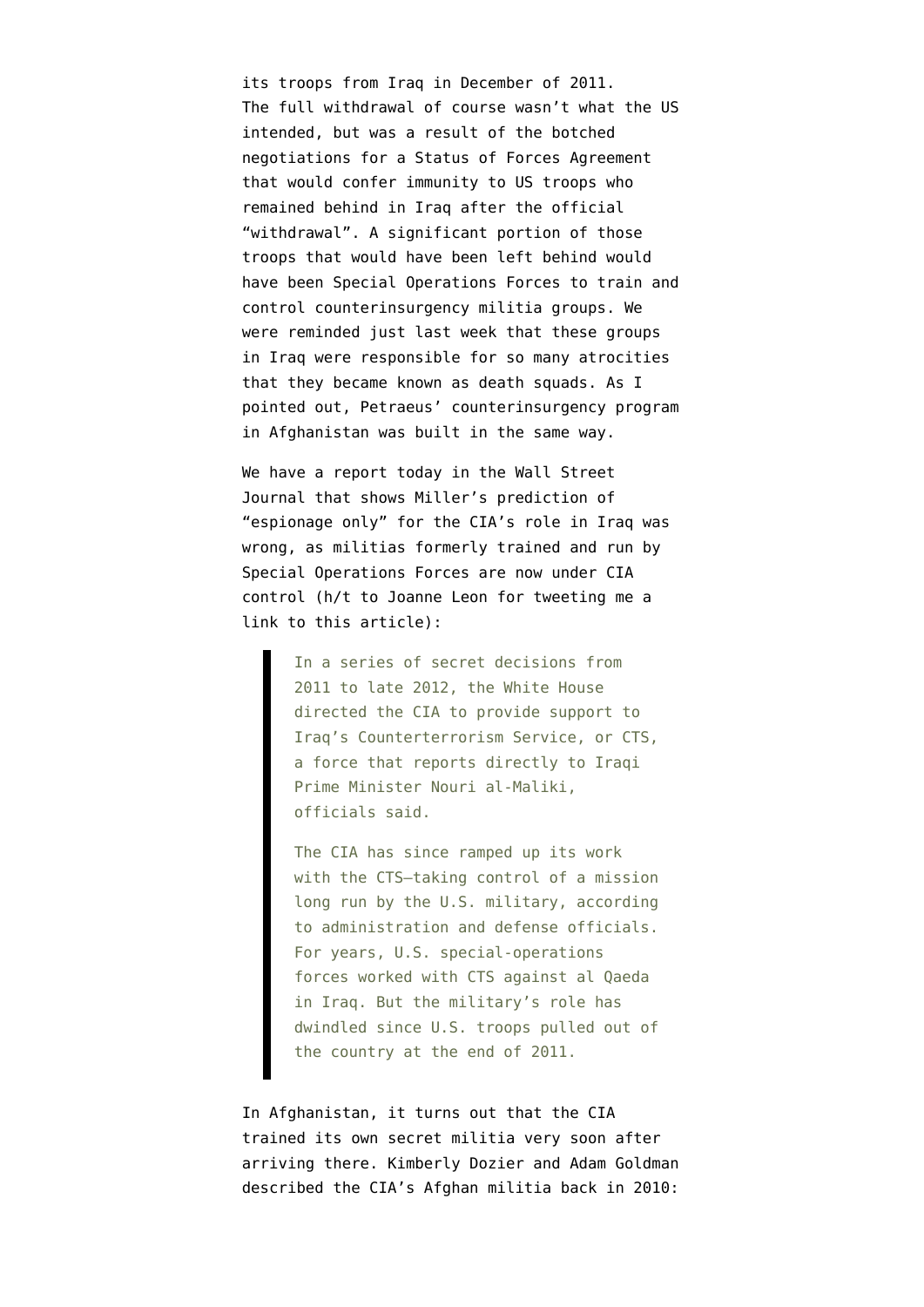The CIA has trained and bankrolled a well-paid force of elite Afghan paramilitaries for nearly eight years to hunt al-Qaida and the Taliban for the CIA, according to current and former U.S. officials.

Modeled after U.S. special forces, the Counterterrorist Pursuit Team was set up in the months following the U.S. invasion of Afghanistan in 2002 to penetrate territory controlled by the Taliban and al-Qaida and target militants for interrogations by CIA officials.

The 3,000-strong Afghan teams are used for surveillance and long-range reconnaissance missions and some have trained at CIA facilities in the United States. The force has operated in Kabul and some of Afghanistan's most violencewracked provinces including Kandahar, Khost, Paktia and Paktika, according to a security professional familiar with the program.

But of course, as with all the militia groups the US trains and sets into motion, they eventually moved to activities that provoked serious problems in the population. Dozier reported Sunday on the [role of CIA-affiliated](http://www.huffingtonpost.com/2013/03/10/karzai-taliban-us-afghanistan-2014_n_2847487.html) [Afghan personnel in one of the many incidents](http://www.huffingtonpost.com/2013/03/10/karzai-taliban-us-afghanistan-2014_n_2847487.html) [that set Hamid Karzai into his rants over the](http://www.huffingtonpost.com/2013/03/10/karzai-taliban-us-afghanistan-2014_n_2847487.html) [weekend:](http://www.huffingtonpost.com/2013/03/10/karzai-taliban-us-afghanistan-2014_n_2847487.html)

> Karzai raised another difficult issue when he denounced the alleged seizure of a university student Saturday by Afghan forces his aide said were working for the CIA. It was unclear why the student was detained.

Presidential spokesman Aimal Faizi said in an interview with The Associated Press that the CIA freed the student after Karzai's staff intervened, but